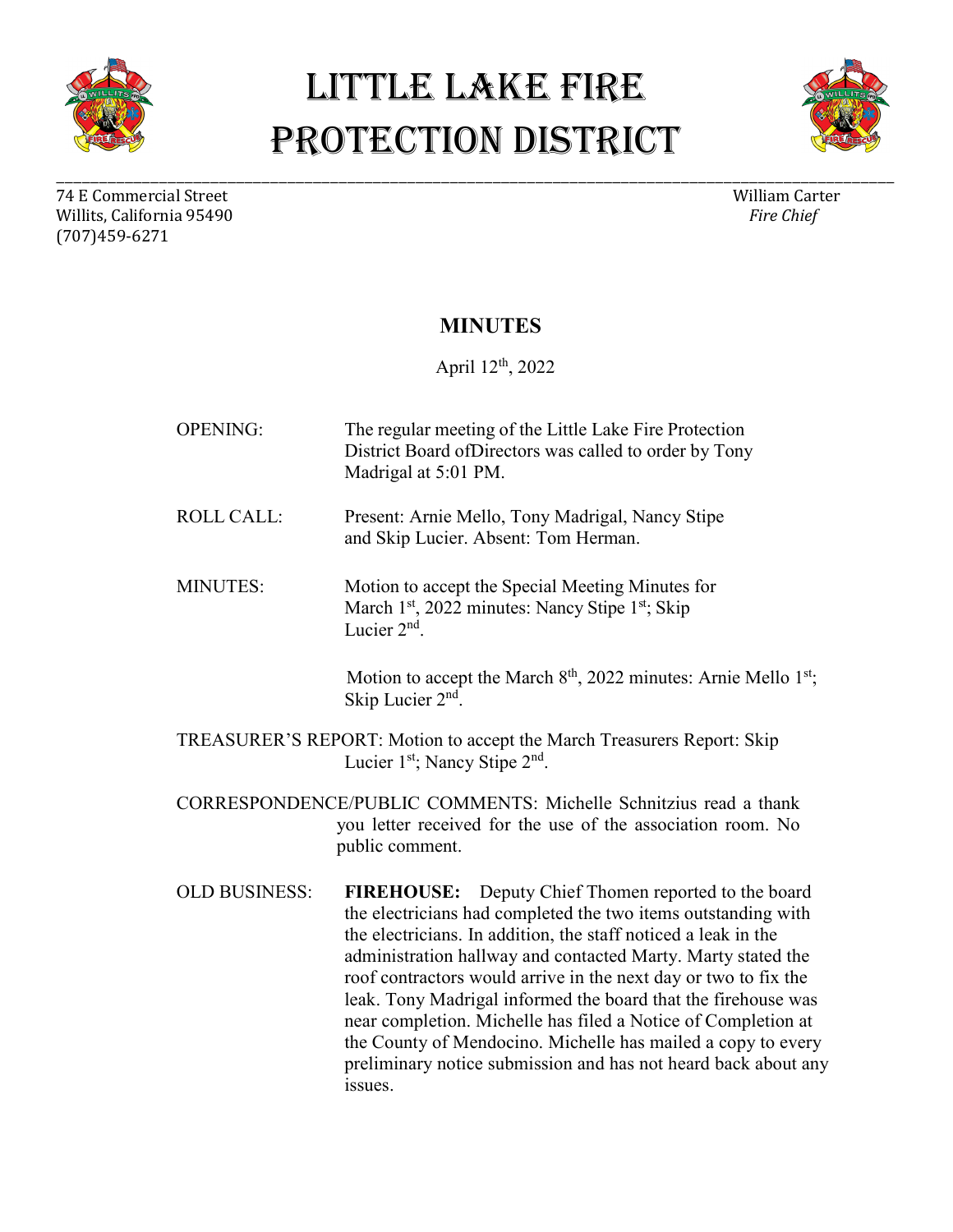



74 E Commercial Street William Carter (1990) william Carter (1990) william Carter (1990) william Carter (1990)<br>Willits. California 95490 Willits, California 95490 (707)459-6271

\_\_\_\_\_\_\_\_\_\_\_\_\_\_\_\_\_\_\_\_\_\_\_\_\_\_\_\_\_\_\_\_\_\_\_\_\_\_\_\_\_\_\_\_\_\_\_\_\_\_\_\_\_\_\_\_\_\_\_\_\_\_\_\_\_\_\_\_\_\_\_\_\_\_\_\_\_\_\_\_\_\_\_\_\_\_\_\_\_\_\_\_\_\_\_\_\_\_

**NEW ENGINE E5469:** Deputy Chief Thomen reported the engine is still at the factory and unfortunately the paint scheme is incorrect. This error will be fixed by BME and will not delay the engine delivery. There is no tentative date for the engine.

**EXPLORER PROGRAM:** Chief Carter informed the board Tony Madrigal stopped in Santa Rosa and grabbed information for the Explorer Program. Chief Carter stated all volunteers need to fill out the documents and have a background check. John Haschak asked the age group for the program. Chief Carter said 14-21 years. Tony Madrigal added that Healdsburg and Cloverdale offer this program as well. In the future, Chief Carter would like to see the explorers have gear as when the explorers reach the second phase of the training as they can go into more environments.

NEW BUSINESS: **PRELIMINARY BUDGET:** Michelle Schnitzius reviewed the Preliminary Budget. John Haschak wanted to know if we have our UTV from the PG&E Grant as of yet. Deputy Chief Thomen replied we did not but we are working on it.

BILLS: Motion to pay bills: Motion to accept bills: Arnie Mello 1<sup>st</sup>; Nancy Stipe 2<sup>nd</sup>.

TRAINING REPORT: Training Chief Alvarez was not in attendance. Chief Carter reported that staff is working on wildland training season. Almost all firefighters have completed the PAC test and engine familiarization. The hose lay drill has been completed and shelter deployment and cutting line will be the next drills. Brookside School brought their 2<sup>nd</sup> graders for a firehouse educational tour and Chief Carter thanked Brooktrails fire for assisting. Staff also attended career day at Mendocino College with literature for future emergency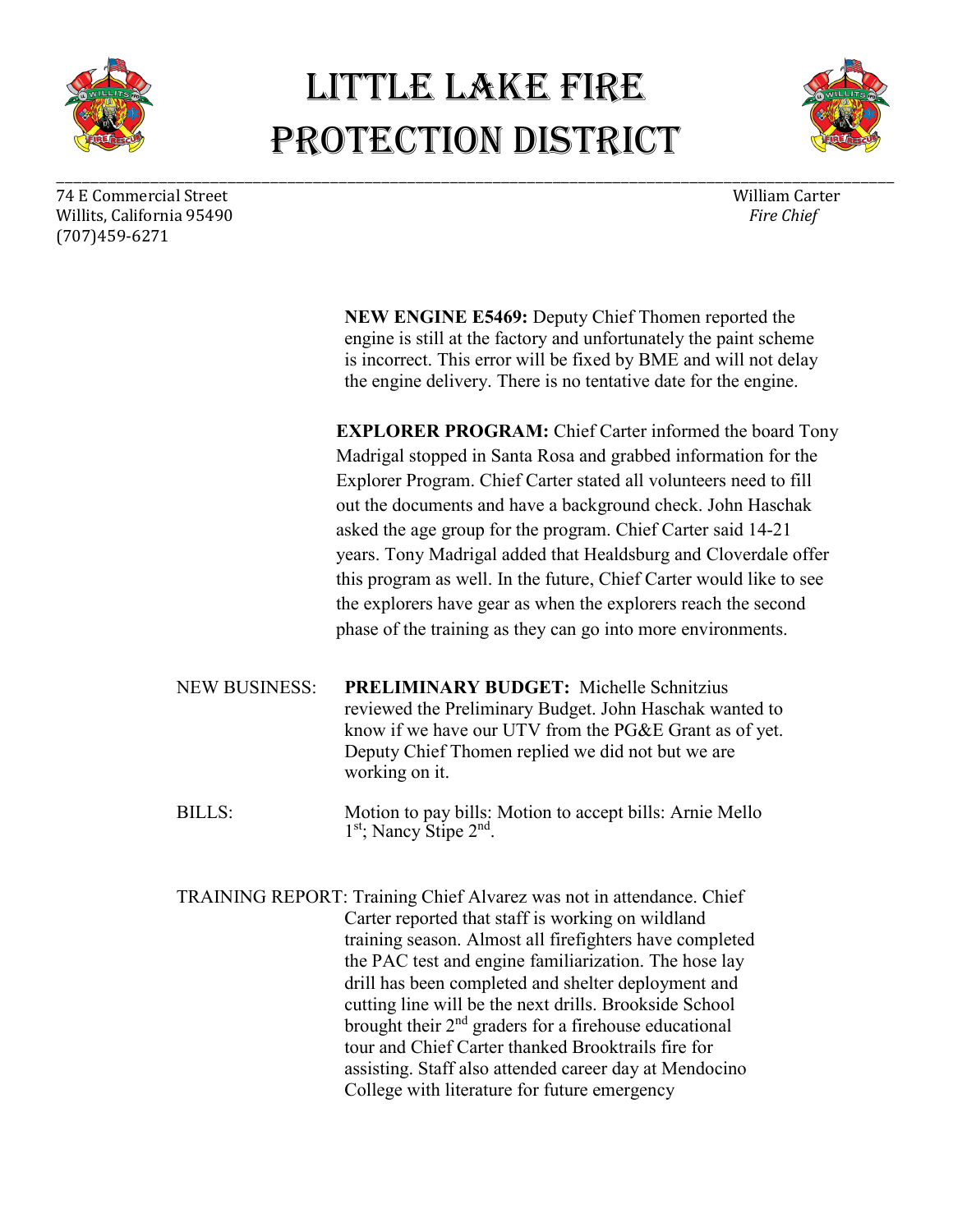



74 E Commercial Street William Carter (1990) william Carter (1990) william Carter (1990) william Carter (1990)<br>Willits. California 95490 Willits, California 95490 (707)459-6271

\_\_\_\_\_\_\_\_\_\_\_\_\_\_\_\_\_\_\_\_\_\_\_\_\_\_\_\_\_\_\_\_\_\_\_\_\_\_\_\_\_\_\_\_\_\_\_\_\_\_\_\_\_\_\_\_\_\_\_\_\_\_\_\_\_\_\_\_\_\_\_\_\_\_\_\_\_\_\_\_\_\_\_\_\_\_\_\_\_\_\_\_\_\_\_\_\_\_

responders. Chief Carter reported staff hosted a basic pump operation class on Sunday but it was cut short due to a traffic collision.

FIREFIGHTERS' ASSOC. REPORT: Aaron Branscomb reported Mike Colvig from Willits High School assisted with the assembly of the workout bench. Aaron Branscomb also announced there are 2 new firefighters in the background at this time and the roster is filling back up. The fundraiser event ticket mailings have begun and Harry So will be going to Coast Hardware to sell tickets for their Easter event.

CHIEF'S REPORT: Chief Carter reported he and Deputy Chief Thomen attended the recent chief's meeting. The Mendocino County Chiefs Association is looking into a new training tower. John Haschak stated there was money left over from the PGE funds to assist with the training tower. Chief Carter stated the burn room we have is great to have as we can use it within the department. Deputy Chief Thomen said the burn room is realistic to a structure fire. Chief Carter informed the board the burn room would need to be upgraded soon. Chief Carter is currently working on the department's fee schedule. Chief Carter stated the schedule had not been updated since 2017, and there has been a cost of living adjustment of 10.2% and 7.9% locally. Chief Carter said the fee schedule is for cost recovery and wants to make sure the fees will cover the costs. Chief Carter is currently looking into a CalFire 50/50 grant and will have more information later. Staff is currently working with Lexipol on updating policies. Chief Carter attended the City of Willits council meeting for a meet and greet in their last meeting. Chief Carter said staff is currently working through all school inspections, and hopefully, they will be completed soon. There were 45 calls for service in March. Chief Carter reported Rescue 5430 is leaking oil, and staff is working on fixing it. Chief Carter thanked staff for their assistance working on the engine as the district will not have to send the engine out and pay for repairs.